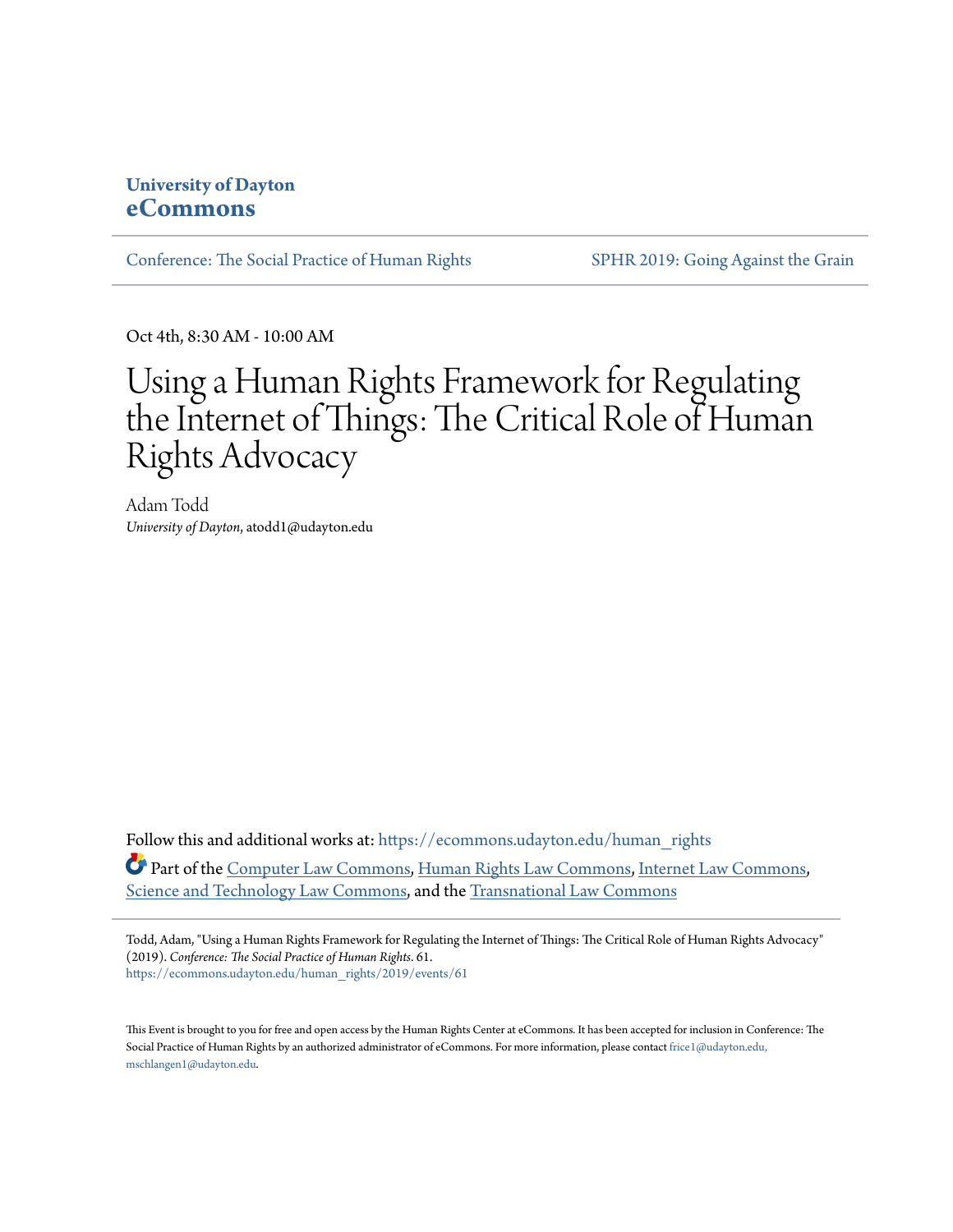# **Going Against the Grain**

University of Dayton Human Rights Center Social Practice of Human Rights Conference, Oct. 1-4, 2019

## **Using a Human Rights Framework for Regulating the Internet of Things: The Critical Role of Human Rights Advocacy**

**Presented by:**

**Adam Todd**, *University of Dayton*

**Session:** Tech and "Human" Rights

#### **Abstract:**

The Internet of Things (IoT) refers to the billions of technical devices around the globe that connect to and communicate through the Internet. These devices collect, store and share vast amounts of valuable data. With the advent of 5G (fifth generation cellular network technology), IoT is expected to grow even more dramatically over the coming decade and likely to change our lives in ways we have yet to imagine.

IoT holds the promise of advancing human rights by facilitating the technology that can lead to a healthier, cleaner, and more sustainable environment, and greater access to education, better healthcare, capital, financial services and markets. However, these benefits are potentially at the peril to "first and second generation" human rights. The concern for human rights abuses of IoT technologies makes the need for comprehensive regulation an urgent national and international priority.

This paper surveys the current approaches being taken (and those suggested) for regulating the IoT and assesses how, if at all, human rights (and human rights norms) are explicitly being taken into consideration. The presentation would build off and update surveys already done examining efforts to draft an "Internet bill of rights" and other efforts to provide comprehensive IoT regulation. For example, The Internet of Things (IoT) Cybersecurity Improvement Act of 2017, S. 1691, 115th Cong. (2017), is a bill that seeks to improve the security of Internet-connected devices. Its language, even in its prefatory statements, is devoid of references to human rights. The bill itself, however, authorizes the National Institute of Standards and Technology (NIST) to set standards under the bill. Interestingly, NIST does consider human rights in its determination of standards.

Institutions like NIST and its counterparts like the European Telecommunications Standards Institute and the China National Institute of Standardization as well as the International Standards Organization are important players in the "constitutionalization" of the Internet and the regulation of IoT. Their explicit and implicit incorporation of human rights discourse in the development of national and international standards appear to establish obligations and limitations on international, national, and private actors involved in Internet platforms. These